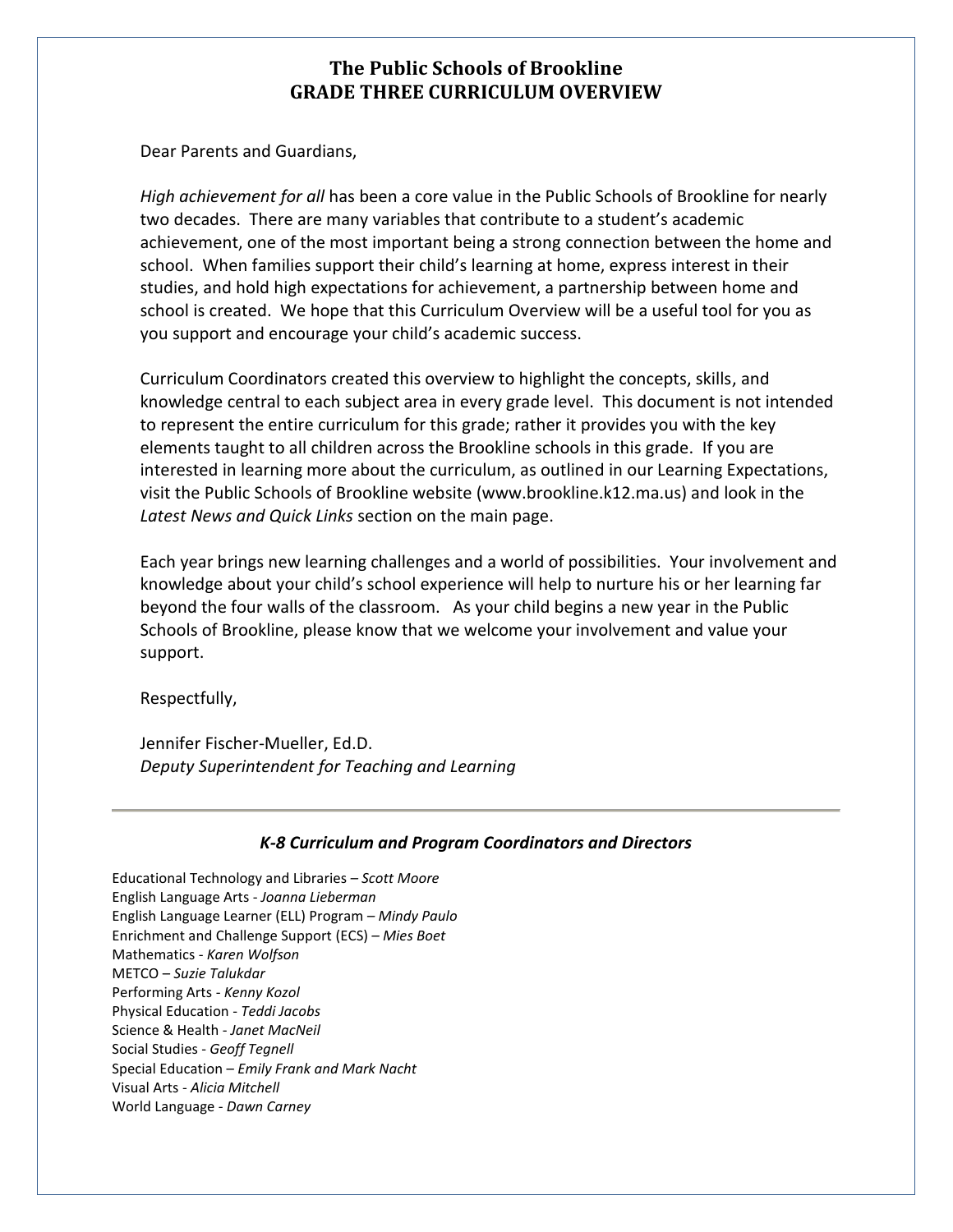# *Goals of the Public Schools of Brookline*

## **Goal 1: Every Student Achieving**

Ensure that every student meets or exceeds Brookline's high standards and eliminate persistent gaps in student achievement by establishing educational equity across all classrooms, schools, and programs.

### **Goal 2: Every Student Invested in Learning**

Increase every student's ownership of his/her learning and achievement by using rigor, relevance, and relationships to foster a spirit of inquiry and the joy of learning.

### **Goal 3: Every Student Prepared for Change and Challenge**

Instill in every student the habits of mind and life strategies critical for success in meeting the intellectual, civic, and social demands of life in a diverse, ever-changing, global environment.

### **Goal 4: Every Educator Growing Professionally**

Foster dynamic professional learning communities that inspire inquiry, reflection, collaboration, and innovation, and use data to improve teaching, advance student learning, and refine the programs and practices of the Public Schools of Brookline.

## **SOCIAL EMOTIONAL LEARNING & BULLYING PREVENTION/INTERVENTION**

The Public Schools of Brookline has created a comprehensive social emotional learning and bullying prevention and intervention program to nurture school culture and provide the knowledge, skills, procedures, and processes required to foster positive student behavior in support of learning. With the effective implementation of the comprehensive program, we envision all Brookline schools reflecting a safe, welcoming, respectful, and nurturing school culture that supports the development of all children through their preK-12 experiences.

The PSB Comprehensive Social Emotional Learning and Bullying Prevention and Intervention Program is characterized by the following program elements in the specified grade(s):

*Social Thinking* (K-12) *Olweus* (K-12) *Responsive Classroom* (K-5) *Understanding Disabilities* (4) *Developmental Designs* (6-8) *Second Step* (7-8) *Facing History and Ourselves* (8) *Brookline High School Advisory (9-12)*

## **Social Emotional Learning Bullying Prevention and Intervention**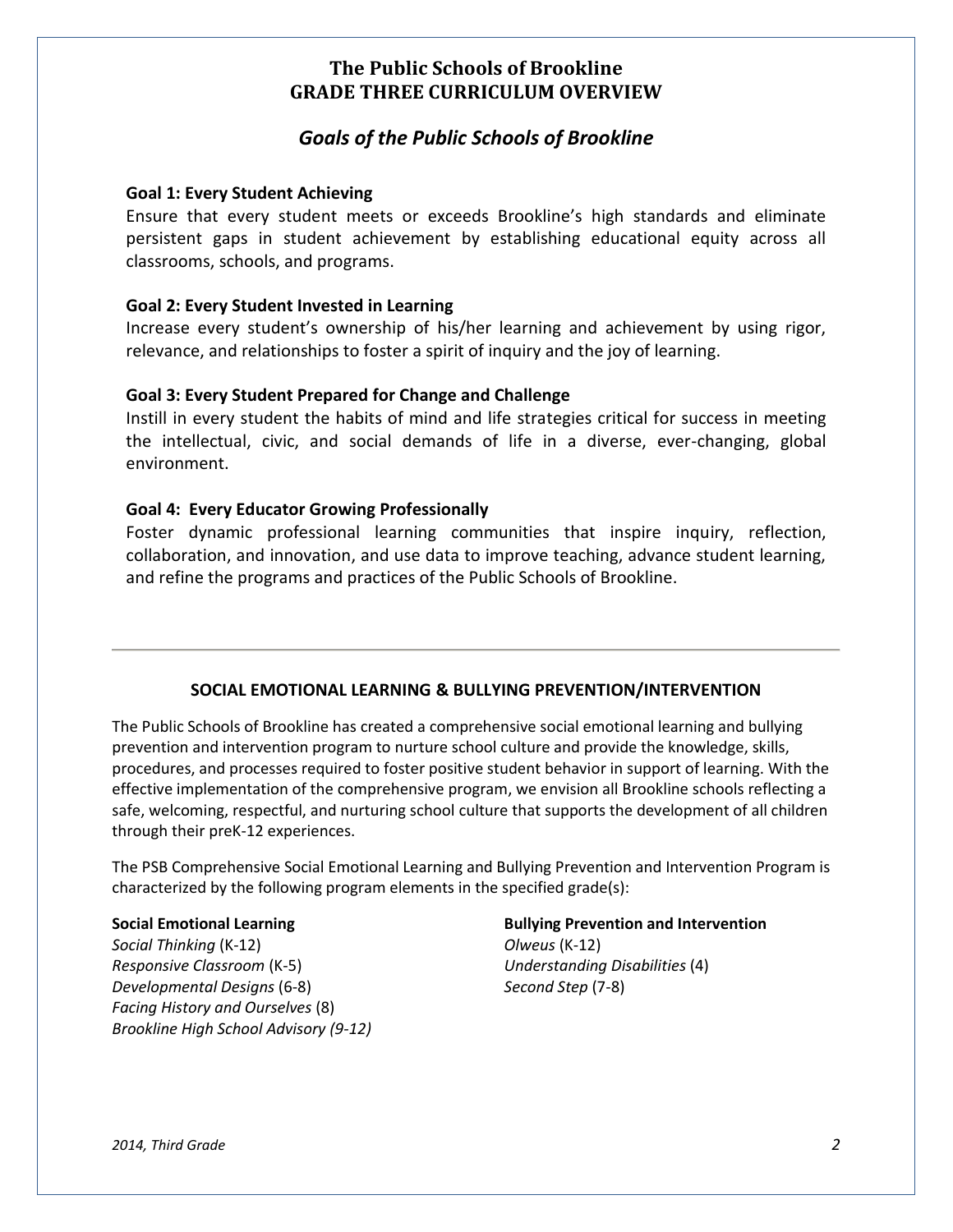## **EDUCATIONAL TECHNOLOGY AND LIBRARIES**

The Public Schools of Brookline encourages a culture of inquiry that regularly investigates and experiments with promising new practices that engage students as 21st century learners and prepares them for the evolving global society. The Educational Technology and Library staff works in collaboration with the entire school community to help students become:

- Enthusiastic, independent readers for information and pleasure
- Independent, skillful information users who know how to access, analyze and produce information in a variety of formats using a variety of tools
- Responsible digital-age citizens
- Skillful learners and innovators who use digital tools to develop the "Four Cs:"
	- o critical thinking
	- o communication
	- o collaboration
	- o creativity

The integration of these skills is typically addressed through classroom projects within the major curriculum units of study in the core subjects. School libraries are complex hubs of student learning and engagement, with the ability to enhance all curriculum areas. Emerging technologies and near ubiquitous access creates new opportunities to deepen and extend learning, often connecting with people, resources, and perspectives beyond the walls of our classrooms.

In grades three and four students develop information literacy skills that correspond to their developing reading abilities and greater capacity for critical thinking. Students begin exploring features of nonfiction texts and developing search strategies to use with the library catalog and online sites. Students begin to organize found information in order to synthesize and produce new meaning. Students explore different genres in their independent reading and curricular study.

Technology skills are developed through daily tasks and special projects that provide students opportunities to develop intermediate skills with hardware and software. Students develop the ability to use the computer as a writing tool with basic word processing skills, create simple multimedia presentations, and use a variety of technology resources for problem solving, communication, and illustration of thoughts, ideas, and stories.

## **ENGLISH LANGUAGE ARTS**

Brookline's Learning Expectations in ELA meet or exceed the standards outlined in the Massachusetts Frameworks. To reach these demanding standards, Brookline educators use the *Continuum of Literacy Learning PreK-8* (Heinemann, 2011) as their day-to-day guide when teaching specific behaviors in reading and writing. The description of the successful third grade reader and writer below comes primarily from the *Continuum*.

#### **Reading**

At the end of third grade, students can identify the characteristics of a full range of genres, including hybrid texts that blend more than one genre in a coherent whole. They read both chapter books and shorter informational texts, along with special forms such as mysteries, series books, books with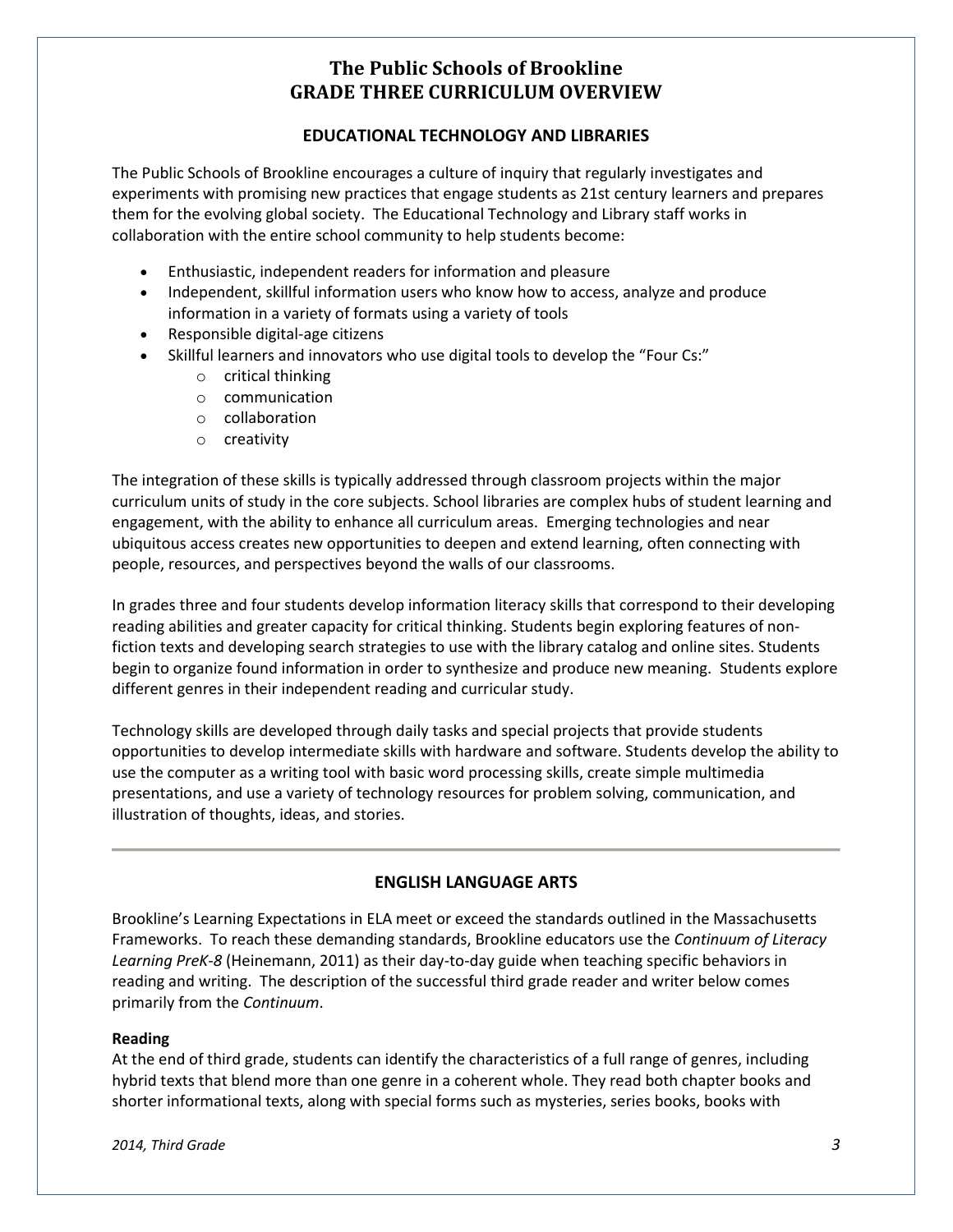sequels, and short stories. Fiction narratives are straightforward but have elaborate plots and multiple characters that develop and change over time. Third grade readers are able to understand some abstract themes and to take on diverse perspectives and issues related to race, language, and culture. Some non-fiction texts provide information in categories on several unrelated topics, many of which are well beyond the reader's typical experience. Students will identify and use underlying structures (description, compare and contrast, temporal sequence, problem and solution, and cause and effect). By the end of the year, they can process complex sentences containing prepositional phrases, introductory clauses, and lists of nouns, verbs, or adjectives. Third grade students solve new vocabulary words, some defined in the text and others unexplained. They can read and understand descriptive words, some complex content-specific words, and certain technical words. Most reading is done silently; in oral reading, third grade students demonstrate all aspects of smooth, fluent processing with little overt problem solving. (*Continuum PreK-8*, pp. 312)

#### **Writing**

Third graders have a strong sense of writing fundamentals and are ready to produce longer, more organized pieces of writing. They comfortably compose several sentences on one topic, can spell many high frequency words correctly and use their strong phonics foundation to write new words. They may continue to use phonetic spelling to represent sounds in unknown words.

Students continue their use of the writing process in which they brainstorm ideas, plan their writing, draft, revise and produce a polished final draft.

Third graders learn how to construct a series of paragraphs that include engaging introductory sentences, three or more supporting sentences, and conclusions. They use a variety of sentence structures and write with expression and a personal voice, incorporating words learned through reading and content-area studies.

Third graders further expand their repertoire of writing genres, adding expository nonfiction and writing longer, more cohesive narrative pieces. Third graders produce opinion pieces about themselves and the world around them. They continue to write poetry in a variety of forms with even more figurative language and imagery. Their written responses to reading focus on more complicated character and plot development.

#### **MATHEMATICS**

Brookline's Mathematics Learning Expectations, built on the 2011 MA Curriculum Frameworks for Mathematics, are comprised of two main components: the Standards for Mathematical Practice and Standards for Mathematical Content. To achieve mathematical understanding, students are engaged in mathematical experiences which balance mathematical procedures and conceptual understanding.

#### *Mathematical Practices*

Two of the mathematical practices that we will be highlighting this year involve making sense of problems and constructing mathematical arguments. Third grade mathematicians are involved in solving problems and discussing how they solved them. Students explain to themselves the meaning of a problem and look for ways to solve it. Third graders may use concrete objects or pictures to help them conceptualize and solve problems. They may check their thinking by asking themselves, "Does this make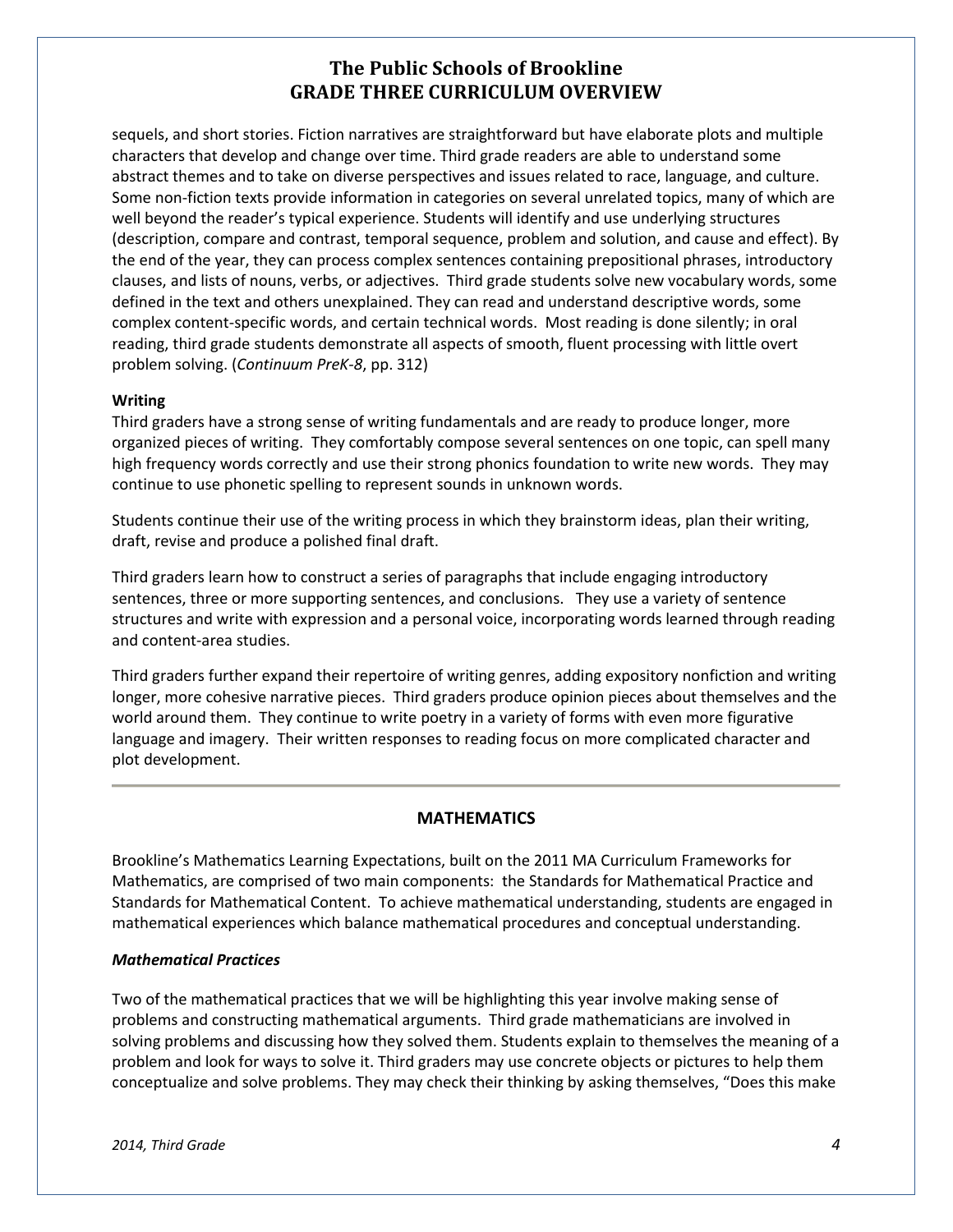sense?" They listen to the strategies of others and will try different approaches. They often will use another method to check their answers.

In third grade, students may construct arguments concretely (for example, by using objects, pictures, and drawings) or may begin to think abstractly. They refine their mathematical communication skills as they participate in mathematical discussions involving questions like "How did you get that?" and "Why is that true?" Students explain their thinking to others and respond to the thinking of their peers. They decide if the explanations make sense and ask clarifying and probing questions to help refine their thinking.

#### *Mathematical Content*

Building on a foundation of place value understanding and fluency with addition and subtraction, we focus on these four critical areas:

**Whole Number Operations**: Developing understanding of multiplication and division and strategies for multiplication and division within 100.

**Fractions**: Developing understanding of fractions, especially unit fractions (fractions with a numerator 1).

**Area:** Developing understanding of the structure of rectangular arrays and of area.

**Geometry**: Describing and analyzing two-dimensional shapes.

## **PERFORMING ARTS**

Third grade students have music class twice a week in which they joyfully create music while developing the following skills:

**Performing**: Students will develop skills in singing, reading music, playing instruments, movement and dramatization of music.

**Reading and Notating**: Students will learn to interpret and apply visual representations for the sounds they hear (musical notation).

**Listening and Appreciation**: Students will learn to critically respond with understanding when they describe, analyze and interpret music. Students will study music from different periods and locations.

**Creating**: Students will improvise and compose original works of music.

**Connecting**: Students will develop understanding of artistic heritage through investigation of the historical and cultural contexts of music.

In third grade, students continue to develop the skills learned in prior years and advance their skills in the following areas:

- Ability to accompany melody using classroom instruments
- Ability to identify instruments and instrument families
- Proper singing posture and ability to match pitch in an expanded range
- Expanded singing repertoire to include rounds and partner songs
- Ability to compose simple rhythms, tonal passages and melodies for voices or instruments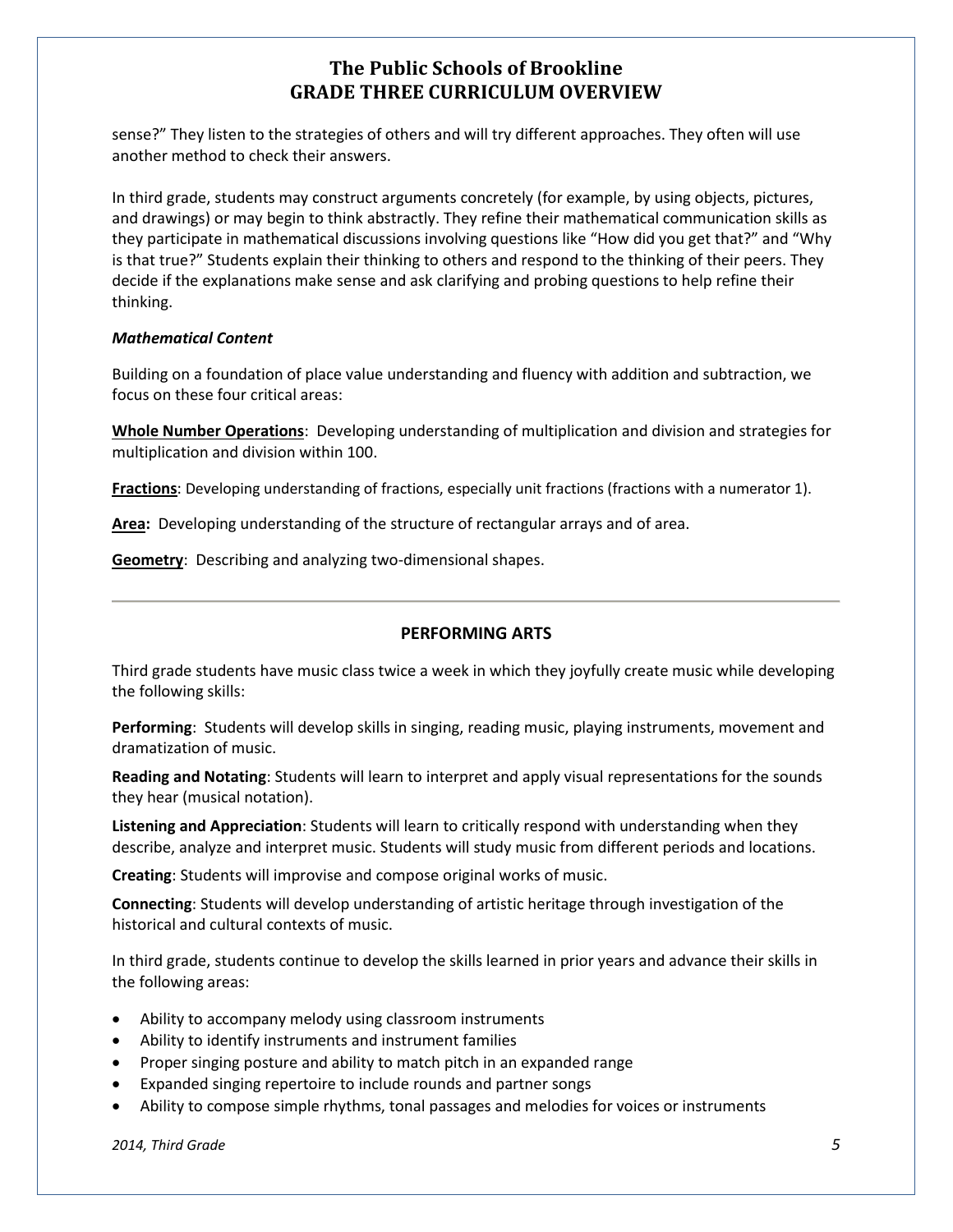- Ability to improvise short musical passages, vocally or instrumentally
- Ability to create movement in response to musical sound.
- Ability to play more advanced parts on Orff, the recorder, and other instruments, and read simple music notation on instruments
- Ability to use musical terms in analyzing performances and compositions

The **Performing Arts Learning Expectations** meet the **National Standards for Arts Education** music learning outcomes that are integral to the comprehensive K-12 education of every student.

### **PHYSICAL EDUCATION**

During this period, children's thinking is becoming more orderly, more structured, and more logical. Therefore, students will be more realistic and more rule-oriented. Play will reflect a developing need for order. A challenge to the emerging self-concepts of these students is to demonstrate to themselves and others that they are competent, and that they have skills and abilities of which they can be proud. Physical education classes offer an environment of effective socializing. The physical education teacher helps children differentiate between acceptable and unacceptable ways of expressing feelings. Children need to internalize and understand the merits of participation, cooperation, and competition.

Cooperation precedes the development of competition and it is emphasized in the physical education class. The nature of competitive games demands cooperation, fair play, and sportsmanship, and when these are not present, the joy of participation is lost. Cooperative games teach children that all participants are needed.

The Tactical Games Approach is used when teaching sport skills, using student interest in the game itself to promote skill development and tactical knowledge. In essence, students are playing the game as they work on skills and tactics.

At this age, students begin to relate the value of movement and healthy nutrition practices to personal, long-term healthy lifestyles. Students develop a better understanding of the components of fitness and how these relate to their overall fitness status.

The Grades 3-5 Physical Education Curriculum was developed with the National Standards in mind. These standards describe the physically literate individual.

[\(http://www.shapeamerica.org/standards/pe/index.cfm\)](http://www.shapeamerica.org/standards/pe/index.cfm) In the *3-5* grade span, students work on the skill progressions within each of the following areas:

**Motor Skills and Movement Patterns**: Develop skills in dribbling with hands/feet, striking with varied implements, jumping rope with rhythm, overhand throwing, and catching. In these grade levels, skills are increasingly incorporated into game play. The Tactical Games Approach is employed when learning sport skills.

**Physical Activity & Fitness**: Participate for longer periods of time in a variety of vigorous activities. Throughout this grade level cluster, students begin to relate the fitness component s to overall personal fitness status.

**Personal and Social Behavior**: Demonstrate positive behaviors throughout cooperative activities. Students begin to learn skills in leadership and followership.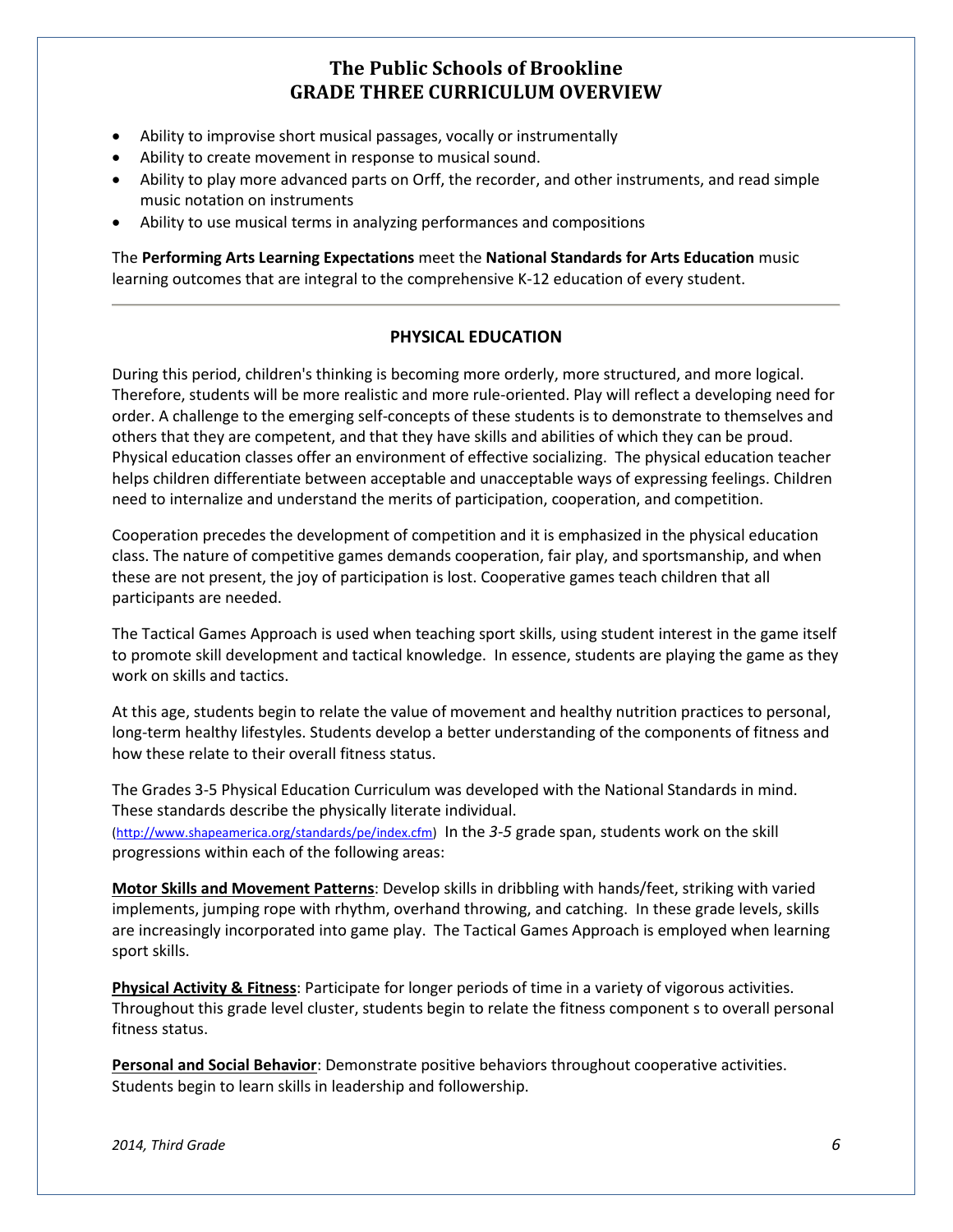**Value of Physical Activity and Social Interactions**: Recognize the value of physical activity for health, enjoyment, challenge, self-expression and social interaction.

## **SCIENCE**

In third grade science, students explore natural and human-made structures. Science and engineering practices are woven throughout all of the science content, as well as the use of science notebooks and integration with the other curriculum areas.

**Structures (Engineering)**: In this unit, student engineers are introduced to the concepts of structures (natural and human-made) and form and function. They build different types of structures with a variety of materials to discover what makes structures strong and stable. In the culminating activity, they design and build a famous structure, revising their design as needed to make it strong and stable.

**Living Structures: The Skeletal System**: In this unit, students will have multiple opportunities to gather evidence on how the shape of bones and skeletons match their function. They begin by studying individual unlabeled bones, and then study the groups of bones in the human skeletal system (why are my bones shaped they way they are?). All the while, they are also gathering evidence on the importance of the skeletal system and how its parts all work together as a system. Next, students apply their learning to dissection of a Mysterious Object—studying the form and function of bones they gather and ultimately using them to reconstruct an animal skeleton. This experience leads into a comparison of animal skeletons and investigations of how their bodies may look different, but they have similar types of bones with the same function. Student understanding is then deepened by asking them to make claims about how animal skeletons are adapted to help the animals survive in their habitat. Finally, students read about scientists who use what they know about living animals and their skeletons, along with fossil evidence, to make claims about animals that lived long ago.

**Mammal Detectives**: Building on their experiences with the skeletal system, students become mammal detectives who use inquiry to identify the features of five mystery mammals. As they receive additional pieces of evidence about their mystery mammal (skulls, teeth, fur, feet, tracks and scat), students observe the evidence and make claims about what their mammal eats, how it moves, how it sees and where it lives, revising their thinking as needed based on new evidence. Ultimately, they make their final claims (supported by evidence) and present them to the class.

#### **SOCIAL STUDIES**

In the third grade social studies course of study, Massachusetts Geography and History, students are introduced to the concepts of physical and human geography by examining the geography of New England and the history of Massachusetts. Students will begin by investigating the physical features of Massachusetts within the context of the landforms, climate, and vegetation/animal life biome of the New England region. They will then explore the adaptation of Native Americans and English colonists to the Massachusetts environment. Students will also investigate how English Puritan ideas shaped the development of Massachusetts from colony to state. Students will examine the outbreak of the American Revolution in Massachusetts and trace significant events in the development of Brookline and Boston. Students will read about the lives of noted Massachusetts historical figures.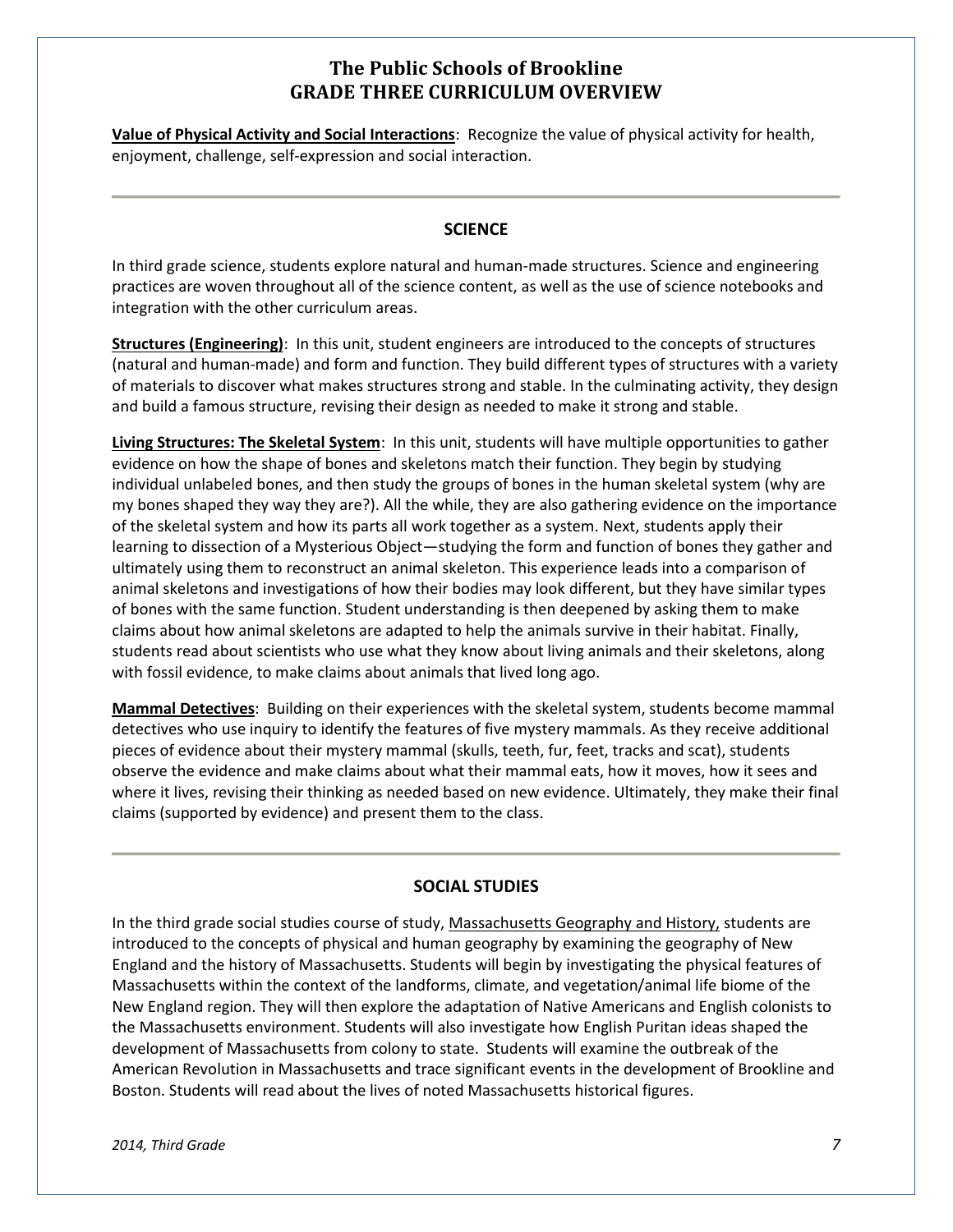**New England/Massachusetts Geography**: In this unit students will locate and label Massachusetts' physical and political features. They will also employ thematic maps to learn how agriculture, industry, and resources shaped contemporary Massachusetts and research and write reports about other New England states.

**Wampanoag**: In this unit students will investigate how the Southeastern Massachusetts environment influenced traditional Wampanoag culture. They will trace the seasonal cultural practices of the  $17^{\text{th}}$ century Wampanoags and become acquainted with Wampanoag oral traditions and values.

**The Pilgrims Build Plymouth Plantation**: Students begin this unit by exploring why the Pilgrims left Europe for the New World. Next, students will investigate the Pilgrims' journey across the Atlantic, creation of the Mayflower Compact, and first encounter with the Wampanoags. Students will then critically analyze an account of the First Thanksgiving and conclude by collecting and sharing data on the everyday lives of Pilgrim boys and girls.

**Puritan Colonial Massachusetts**: In this unit students compare the Pilgrims and Puritans in terms of their reasons for leaving England, beliefs, leadership, and settlement area. Next, they locate different geographical features and settlements of Colonial Massachusetts. Students will compare their lives to those of colonial children and investigate the Massachusetts Bay Colony trades and economy.

**Pre-Revolutionary Massachusetts**: Students explore the growing tensions between England and the Colonies in this unit. Students will learn about important people like King George III and Samuel Adams and will trace how events like the Boston Tea Party led up to the War for Independence. They will also deepen their understanding of such civic concepts as citizenship and the "common good".

**Massachusetts Biography:** Students will conclude their study of Massachusetts geography and history with this unit. Students begin by reviewing the elements of a biography and browsing through biographies of significant Massachusetts citizens. They will then read multiple biographies about a person of interest to collect notes and prepare a speech, poster, or booklet depicting their person's life history and contributions to society.

## **VISUAL ARTS**

Students in third grade work with intention to communicate their ideas. They are naturally inquisitive and develop skills of observation, perseverance and reflection. The visual arts instruction asks questions of the young artists: What are we thinking about? What are we able to do with materials to communicate ideas through art? What are learning as we make art? This builds strong artistic habits of mind as the students create work with various tools, processes, and media, and make choices that improve their ability to communicate their ideas, feelings and understandings.

Art lessons are developed to engage students in rich tasks that develop their critical and creative thinking skills, and allow them to develop artistry through deliberate practice. Students develop their artistic skills in the following areas:

**Drawing**: Creating compositions, using multiple tools, through mark making, lines and forms that communicate the artists' intention.